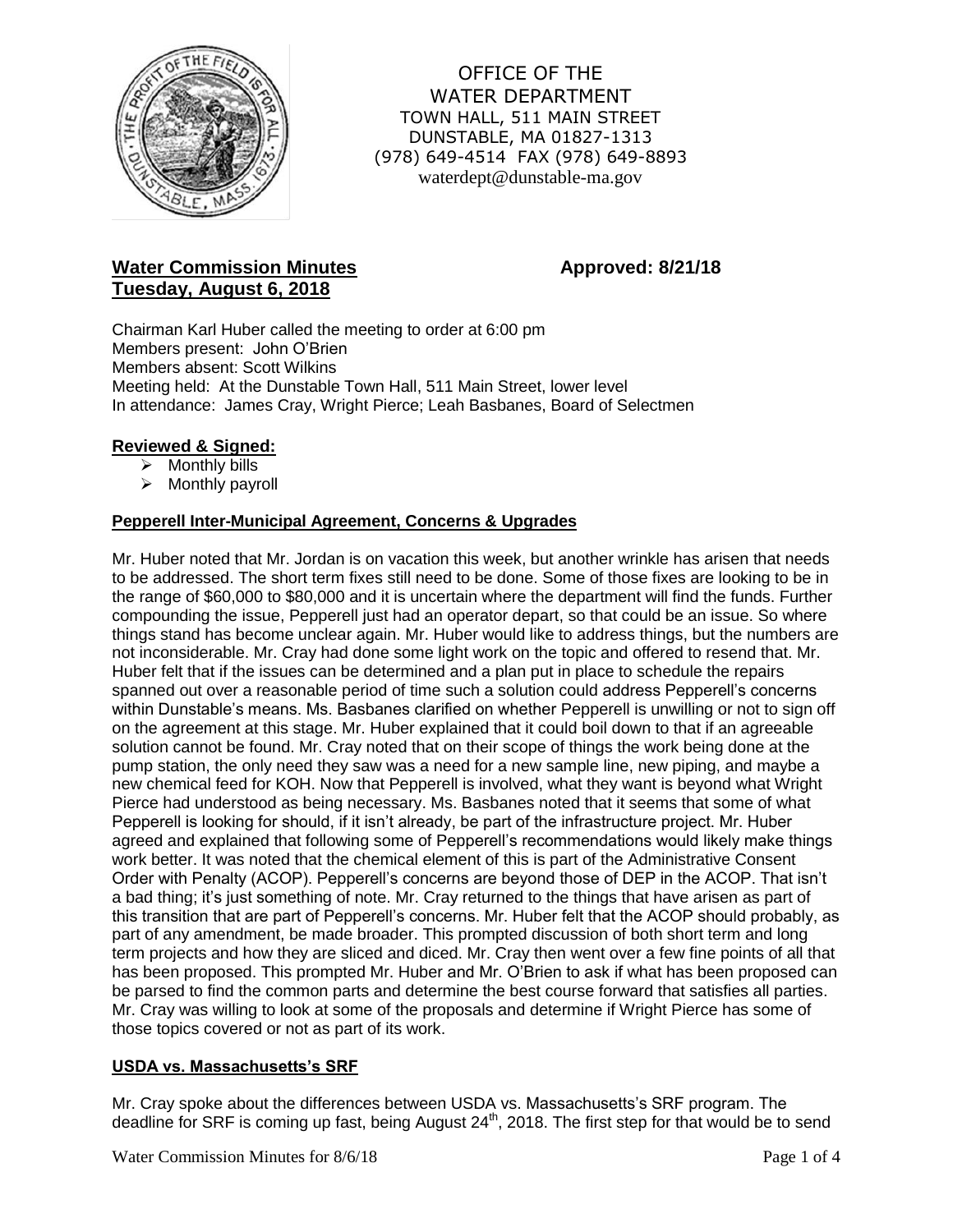in the project application, which would include a cost estimate and a schedule for the project. The number has to be realistic, but doesn't have to be static. So contingencies can be built in. Right now Wright Pierces contract only goes through design, not construction services. So if they are to be involved in construction services then a cost update will be required for the agreement. He then noted that by December with SRF a preliminary list comes out and then in January the final one comes out. Mr. O'Brien had some questions about what would happen if the town didn't get its application approved. Ms. Basbanes noted that given the consent order, DEP has told her that the town would be well placed for SRF. Mr. Cray agreed noting that nearly every town that applies gets something. He then elaborated on how the ranking is done by the Commonwealth for SRF and spoke about how the review process would work and what would happen once that final list came out in January and how all of that would work with a town meeting vote. Assuming everything complies, and the plans are approved by June, things should be good with DEP. Mr. O'Brien had a few follow up questions about the dollar amount. Mr. Cray stated that the numbers would be based on the cost benefits. Just construction, that estimate would be north of \$2 million. With engineering and cost updates it will likely be a bit higher. The further into the design the more accurate the cost estimates. There was then a question about whether SRF truly is the best route. Mr. Huber responded that it appears to be the best way forward. DEP prefers it, Pepperell has experience with it, and it makes sense for the town too. Mr. Cray then promised to send in the cost estimates they use. He noted that the application is all electronic so it shouldn't be too difficult. Mr. Cray then went over a few of the steps with DEP in regards to SRF. He felt confident that the numbers will be ready for Annual Town Meeting. Mr. O'Brien had a question about whether DEP would in fact be willing to amend the Administrative Consent Order with Penalty (ACOP). Ms. Basbanes noted that she's spoken with DEP and they have expressed willingness to do so assuming the town continues to demonstrate all best efforts to fix the system. Mr. Cray then asked for a few items that would help with SRF. Mr. Huber outlined where most of those items could be found and agreed to assist where necessary.

A motion was made by Mr. Huber to go with SRF funding. The motion was seconded by Mr. O'Brien. The motion carried by majority vote.

## **Infrastructure Update, ACOP & White Water**

Mr. Huber started off by briefly outlining some of the issues that are in front of the Commission and the action items that need to be taken care of. He's spoken with the chair of the Board of Selectmen, not having bid numbers and shovel ready data, the Board of Selectmen were not confident in having a fall Special Town Meeting. Given the present situation the department is in, with a lot of things coming up, it made sense to postpone until the Annual Town Meeting. DEP was notified, and having already agreed that the Administrative Consent Order with Penalty (ACOP) would need to be amended anyway, and seeing the work the town is putting into this, was comfortable with this postponement. As long as they continue to see the town moving forward with all of the right parts, it makes sense. In the meantime, Wright Pierce will continue to work towards having the engineering done. There will be some short term upgrades that are being proposed due to Pepperell's concerns. These come at a cost, thankfully some of them can be rolled into the larger project. There was then a question of USDA financing vs. SRF financing. Mr. Huber was concerned about whether the town had gone too far down the road on one over the other. Wright Pierce was of the opinion that things were not too far. Mr. Cray then spoke about where things stand, and noted that some cost updates will need to be done. He then spoke about how the application for SRF funding would be done if that is pursued. He also spoke about the different parts of the project from the tanks to the access road. There was a question about the well pumps. Mr. Huber felt confident that there is a binder kept on site at one of the wells containing information on the wells and much of the data from the last work done that could be of use to Wright Pierce.

Mr. Huber then noted a few areas that need to be tracked and followed up on to ensure that all required matters are addressed. Mr. Cray noted that some assumptions will need to be made in the absence of any feedback. Mr. Huber then turned discussion to the need for Wright Pierce to meet with the Roads Commission. There are outstanding questions that need to be answered by Roads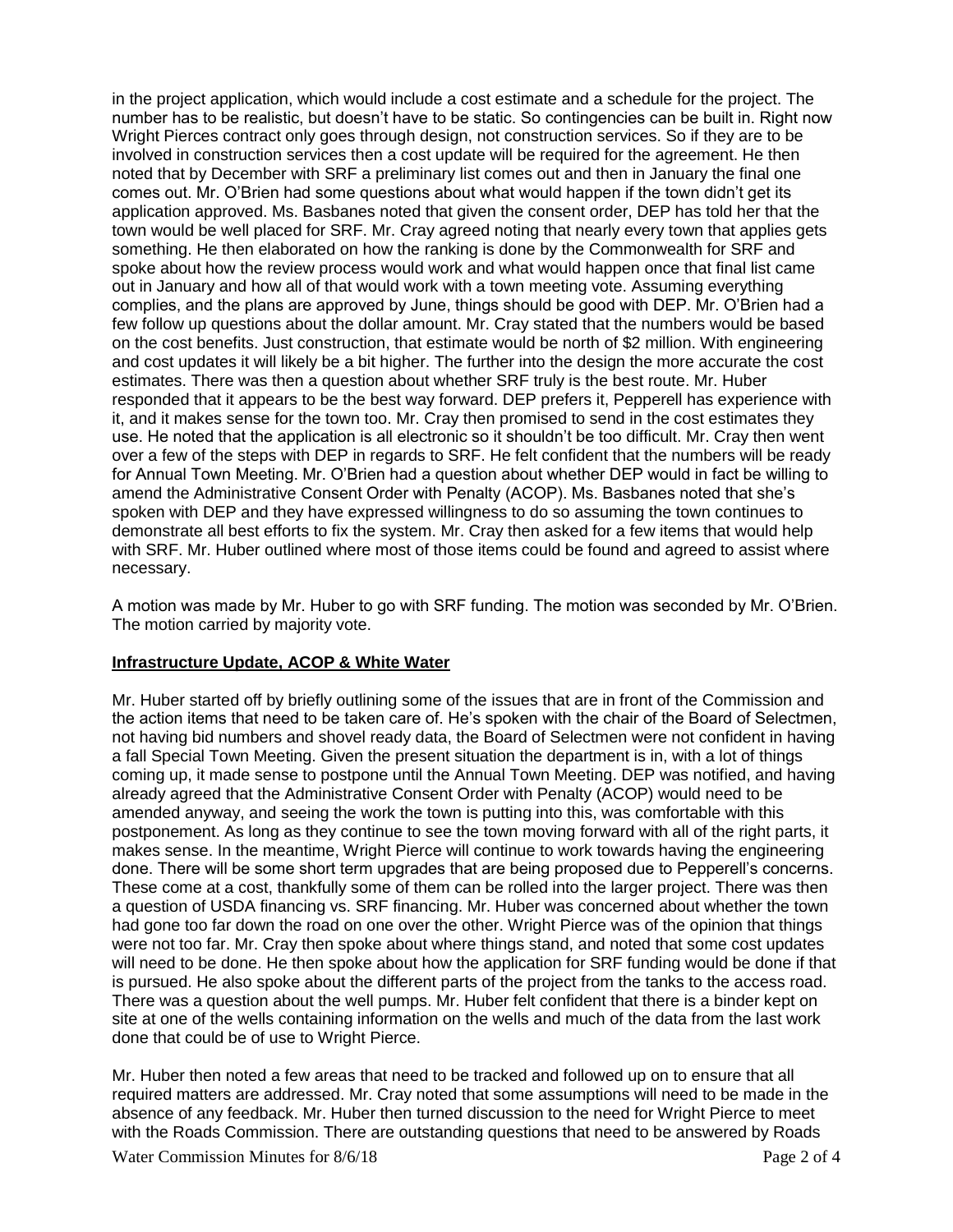as part of moving this matter forward. Mr. Cray then spoke about water mains and some of the final design details that remain action items going forward. There is nothing critical currently being held up by the need to speak with Roads as of yet. Mr. Huber then had some questions about what is outstanding. Mr. Cray went over some of the items including a few areas that they're still determining how to design around. There was also some discussion regarding pipe sizes. They have a distribution map that generally shows the sizes of the lines, but that doesn't cover every pipe. Mr. Huber then went over a variety of things that will need to be looked at to ensure that the ACOP is followed once it's amended and ensure compliance going forward. Mr. Cray then spoke about the storage tanks again asking about preferences and requirements that the Commission might have. Mr. Huber had some thoughts about the topography and elevation and how that might impact things on the site that is proposed. The plan is to locate it on the Simmons Property. Mr. Cray responded with details about how it would be located so as not to obstruct any future public safety building that would be constructed on that site. There would be a temporary access road, but not a permanent one. Permanent access would likely be secured through the MUD which abuts it and already has an access road of its own that runs past the Post Office. There is no instrumentation that would be located at the tank site so no electrical service would be extended out there. Mr. Huber then spoke about some of the particulars of the tank and some seasonal changes that might affect things.

Mr. Cray responded about ways to improve the water quality by mixing of the water that enters the tanks which prevents stratification and stagnation. There was a question about the altitude valve. Mr. Cray responded that towns usually use them and they can have benefits. In this case it isn't necessary so it is an option. There was some discussion about control over pressure and ensuring the tanks don't become overfilled. Mr. Cray explained how the system would be maintained and the use of an overflow pipe. This type of tank will be a pedestal style. Mr. Huber noted it is slender and unobtrusive which will make it aesthetically pleasing. Mr. O'Brien noted it is as aesthetically pleasing as such infrastructure can be. Mr. Cray spoke about how the tanks would be secured. The only ladder attached is on the inside and would be accessed by a locked door. That said Wright Pierce advocates putting up a fence around it anyway since DEP prefers that. Ms. Basbanes then asked about whether the temporary access road could just be put through from the MUD rather than cutting a new one through the Simmons property. Mr. Cray explained that the topography of that area would make it difficult. Further the water main on Pleasant Street is more conducive to where the proposed temporary access road would go. So it made the most sense for the Wright Pierce. Mr. O'Brien asked Mr. Cray out of the two water mixing systems, what would be preferred. Mr. Cray advocated for the passive mixing system. Mr. Huber then expressed some general worries about ensuring that the property is moving in the right direction given all the planning going into this. Ms. Basbanes spoke briefly about where things stand with the Simmons Property. That process hasn't been finished as of yet as there are still some outstanding issues prior to the deeds being passed. In the meantime, Mr. Huber was able to give Ms. Basbanes some materials as to the project so far for the Board's next meeting. Discussion finished with the note that White Water has some responses that will need to be used as part of this.

## **Borden & Remington KOH Delivery Issue**

Mr. Huber elaborated on what occurred. The decision to turn away this delivery was due to concerns about the hoses involved and the delivery. White Water is working on that topic.

## **Clerical Coverage**

Susan Bresnick will start as the clerical support for Water and Assessing starting in September. Mr. Voelker will continue to take minutes and provide some clerical support to the Commission.

## **FY19 Budget**

The Commission determined discussion will need to be had with Lorraine Leonard, the Town Accountant, about the budget and getting it setup. The Commission is still a bit in the blind as a result. Mr. Huber determined he would attempt to meet with the Town Accountant.

Water Commission Minutes for 8/6/18 Page 3 of 4